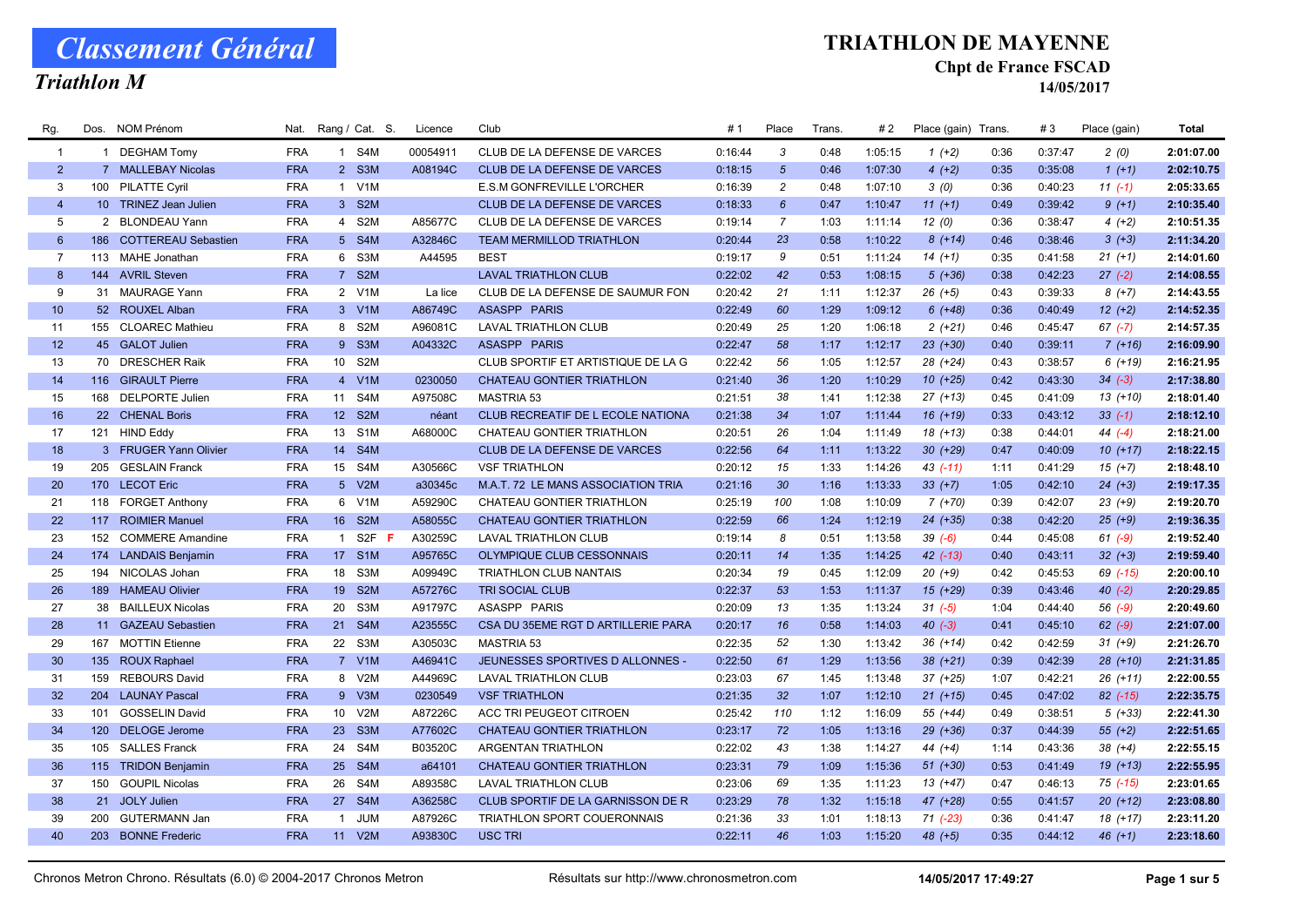Triathlon M

#### TRIATHLON DE MAYENNE

#### Chpt de France FSCAD

| Rg. | Dos. | <b>NOM Prénom</b>         | Nat.       |                 | Rang / Cat. S.   | Licence | Club                                | #1      | Place          | Trans. | # 2     | Place (gain) Trans. |      | #3      | Place (gain)  | <b>Total</b> |
|-----|------|---------------------------|------------|-----------------|------------------|---------|-------------------------------------|---------|----------------|--------|---------|---------------------|------|---------|---------------|--------------|
| 41  |      | 13 LE PIPEC Mathieu       | <b>FRA</b> |                 | 28 S4M           | A35535C | <b>CELAR SPORTS BRUZ</b>            | 0:21:40 | 35             | 1:14   | 1:15:49 | $52 (-8)$           | 0:42 | 0:44:01 | $43 (+2)$     | 2:23:22.55   |
| 42  |      | 58 ARIAL Denis            | <b>FRA</b> |                 | 12 V2M           | US21002 | ASAG DES PAYS DE LA LOIRE NANTES    | 0:21:47 | 37             | 1:00   | 1:15:57 | $54 (-7)$           | 0:39 | 0:44:08 | $45 (+2)$     | 2:23:29.60   |
| 43  | 123  | <b>GOUT Guillaume</b>     | <b>FRA</b> | 29              | S <sub>3</sub> M | A91995C | <b>CLUB OMNISPORT VERNOUILLET</b>   | 0:17:48 | $\overline{4}$ | 1:20   | 1:18:08 | 69 (-30)            | 0:52 | 0:45:29 | 66 (-9)       | 2:23:34.45   |
| 44  | 195  | JOLIVET Florent           | <b>FRA</b> | 30 <sup>°</sup> | S <sub>2</sub> M | A59400C | TRIATHLON CLUB NANTAIS              | 0:23:16 | 71             | 0:57   | 1:11:50 | 19 (+50)            | 1:14 | 0:46:35 | 76 (-23)      | 2:23:49.55   |
| 45  | 29   | <b>GROS Mickael</b>       | <b>FRA</b> |                 | 13 V1M           | La lice | CLUB DE LA DEFENSE DE SAUMUR FON    | 0:25:34 | 107            | 1:21   | 1:12:34 | $25 (+60)$          | 0:49 | 0:43:58 | $42 (+2)$     | 2:24:13.50   |
| 46  |      | 125 GIRARD Stephane       | <b>FRA</b> |                 | 14 V1M           | A34553C | <b>COUTANCES TRIATHLON</b>          | 0:22:24 | 48             | 1:47   | 1:15:00 | $45 (+3)$           | 0:56 | 0:44:19 | $48$ $(-1)$   | 2:24:23.20   |
| 47  |      | 138 COUTELLE Nicolas      | <b>FRA</b> |                 | 31 S4M           | A31693C | <b>LA FLECHE TRIATHLON</b>          | 0:22:24 | 49             | 1:19   | 1:12:11 | $22 (+29)$          | 0:43 | 0:48:11 | $90 (-27)$    | 2:24:46.00   |
| 48  | 139  | <b>POTTIER Alexandre</b>  | <b>FRA</b> | 32              | S3M              | A62778C | LA ROCHE VENDEE TRIATHLON           | 0:25:07 | 96             | 1:11   | 1:14:07 | 41 (+45)            | 0:52 | 0:43:33 | $37 (+3)$     | 2:24:46.70   |
| 49  | 137  | <b>BODENES Gilles</b>     | <b>FRA</b> |                 | 15 V2M           | A78432C | JEUNESSES SPORTIVES D ALLONNES -    | 0:21:56 | 39             | 1:06   | 1:17:34 | $61$ $(-14)$        | 0:51 | 0:43:32 | $35 (+4)$     | 2:24:55.55   |
| 50  | 39   | <b>BECASSEAU Benjamin</b> | <b>FRA</b> | 33              | S <sub>2</sub> M |         | ASASPP PARIS                        | 0:26:53 | 131            | 1:51   | 1:10:29 | $9 (+85)$           | 0:56 | 0:45:24 | $64$ $(-4)$   | 2:25:30.55   |
| 51  |      | 111 MOREAU Theo           | <b>FRA</b> |                 | 34 S1M           | A63819C | <b>ASPTT ANGERS</b>                 | 0:23:28 | 77             | 1:05   | 1:17:55 | $65$ $(+15)$        | 0:48 | 0:42:46 | $29(+11)$     | 2:25:58.75   |
| 52  |      | 134 NEVOUX Aymeric        | <b>FRA</b> | 35              | S <sub>1</sub> M | A56931C | <b>IRON TEAM 44</b>                 | 0:20:27 | 17             | 1:26   | 1:15:52 | $53$ $(-20)$        | 0:36 | 0:47:48 | 88 (-15)      | 2:26:07.00   |
| 53  | 190  | <b>LEON Damien</b>        | <b>FRA</b> | 36              | S3M              | A58604C | <b>TRI SOCIAL CLUB</b>              | 0:23:32 | 82             | 1:39   | 1:15:22 | 49 (+30)            | 1:08 | 0:44:31 | $51(-1)$      | 2:26:09.75   |
| 54  | 184  | <b>MEVEL Theo</b>         | <b>FRA</b> |                 | 2 JUM            |         | <b>TEAM LANDI TRIATHLON</b>         | 0:23:11 | 70             | 1:35   | 1:11:48 | $17(+41)$           | 0:54 | 0:48:49 | $96$ $(-25)$  | 2:26:14.35   |
| 55  | 169  | <b>DOSSO</b> Etienne      | <b>FRA</b> | 37 <sup>2</sup> | S3M              | A30369C | M.A.T. 72 LE MANS ASSOCIATION TRIA  | 0:22:38 | 54             | 1:21   | 1:18:20 | $74(-6)$            | 0:35 | 0:43:53 | $41 (+5)$     | 2:26:45.65   |
| 56  |      | 59 AUDOUIN Charlie        | <b>FRA</b> | 38              | S4M              | A33054C | ASAG DES PAYS DE LA LOIRE NANTES    | 0:20:46 | 24             | 0:52   | 1:20:02 | 87 (-33)            | 0:43 | 0:44:30 | $50(+1)$      | 2:26:50.90   |
| 57  |      | 140 GUEST David           | <b>FRA</b> |                 | 39 S4M           | 0230550 | <b>LAVAL TRIATHLON CLUB</b>         | 0:22:03 | 44             | 1:11   | 1:16:49 | $57(-4)$            | 0:54 | 0:46:06 | $72$ $(-9)$   | 2:27:00.70   |
| 58  | 63   | ROINE Julien              | <b>FRA</b> | 40              | S3M              | A75680C | ASAG DES PAYS DE LA LOIRE NANTES    | 0:25:46 | 113            | 1:16   | 1:13:35 | 34 (+59)            | 0:49 | 0:46:12 | $74(-4)$      | 2:27:36.00   |
| 59  |      | 171 JANSEN Tjep           | <b>FRA</b> |                 | 16 V3M           | A30410C | M.A.T. 72 LE MANS ASSOCIATION TRIA  | 0:20:38 | 20             | 1:30   | 1:20:28 | $93( -43)$          | 0:44 | 0:44:37 | $53(+4)$      | 2:27:54.00   |
| 60  |      | 4 GUIL Sebastien          | <b>FRA</b> | 41              | S3M              |         | CLUB DE LA DEFENSE DE VARCES        | 0:25:32 | 105            | 1:58   | 1:17:59 | 66 (+24)            | 1:00 | 0:41:30 | $16 (+21)$    | 2:27:56.20   |
| 61  |      | 62 PERROT Fabrice         | <b>FRA</b> |                 | 42 S4M           | A47130C | ASAG DES PAYS DE LA LOIRE NANTES    | 0:22:48 | 59             | 0:54   | 1:13:27 | $32 (+26)$          | 1:05 | 0:50:02 | 107 (-28)     | 2:28:13.00   |
| 62  |      | 119 CHAIGNON Anthony      | <b>FRA</b> | 43              | S4M              | A87805C | CHATEAU GONTIER TRIATHLON           | 0:23:27 | 76             | 1:30   | 1:19:42 | $84 (+2)$           | 0:47 | 0:43:33 | $36 (+12)$    | 2:28:57.40   |
| 63  |      | 146 JUHEL Eric            | <b>FRA</b> |                 | 17 V1M           | A30646C | <b>LAVAL TRIATHLON CLUB</b>         | 0:22:29 | 50             | 2:39   | 1:18:49 | $75$ $(-20)$        | 0:45 | 0:44:39 | $54(+7)$      | 2:29:18.30   |
| 64  | 69   | <b>ROY Steven</b>         | <b>FRA</b> |                 | 44 S1M           |         | ASL DE LUNITE DE SECURITE CIVILE N° | 0:23:21 | 74             | 1:45   | 1:22:10 | $106$ $(-19)$       | 0:59 | 0:41:10 | 14 (+29)      | 2:29:22.40   |
| 65  |      | 160 REAUTE Jerome         | <b>FRA</b> |                 | 18 V1M           | A30677C | <b>LAVAL TRIATHLON CLUB</b>         | 0:27:56 | 141            | 1:28   | 1:15:16 | 46 (+66)            | 0:52 | 0:44:13 | 47 (+10)      | 2:29:43.55   |
| 66  | 182  | <b>GESMIER Sebastien</b>  | <b>FRA</b> | 45              | S3M              | A66931C | <b>TC VAL</b>                       | 0:23:35 | 83             | 1:04   | 1:17:15 | 58 (+25)            | 0:50 | 0:47:04 | $83 (-8)$     | 2:29:45.70   |
| 67  |      | 40 BEUNEUX Olivier        | <b>FRA</b> | 46              | S <sub>2</sub> M | A95301C | ASASPP PARIS                        | 0:25:23 | 101            | 2:12   | 1:20:14 | $89 (+6)$           | 0:48 | 0:41:40 | $17(+28)$     | 2:30:13.80   |
| 68  | 151  | <b>HUVET Antoine</b>      | <b>FRA</b> | 47              | S4M              | A60674C | <b>LAVAL TRIATHLON CLUB</b>         | 0:20:43 | 22             | 1:04   | 1:21:59 | $104( -47)$         | 0:42 | 0:46:44 | $78(+1)$      | 2:31:10.20   |
| 69  |      | 157 JUDON Olivier         | <b>FRA</b> |                 | 19 V1M           | A30659C | <b>LAVAL TRIATHLON CLUB</b>         | 0:26:32 | 126            | 1:39   | 1:17:40 | $62$ $(+42)$        | 0:46 | 0:44:45 | $57$ $(+15)$  | 2:31:19.50   |
| 70  | 41   | <b>BOURGAULT Romain</b>   | <b>FRA</b> | 48              | S <sub>2</sub> M | A92108C | ASASPP PARIS                        | 0:26:15 | 120            | 1:20   | 1:17:55 | 64 (+38)            | 1:07 | 0:45:06 | 60 (+12)      | 2:31:40.25   |
| 71  |      | 73 TOUSSAINT Sebastien    | <b>FRA</b> | 20 <sup>°</sup> | V1M              |         | CLUB SPORTIF ET ARTISTIQUE DE LA G  | 0:25:46 | 114            | 1:48   | 1:17:17 | $60 (+38)$          | 1:03 | 0:46:03 | $71 (+5)$     | 2:31:55.00   |
| 72  |      | 156 LEROUX Ludovic        | <b>FRA</b> | 21              | V1M              | A30664C | <b>LAVAL TRIATHLON CLUB</b>         | 0:22:06 | 45             | 1:45   | 1:18:58 | 77 (-20)            | 0:41 | 0:48:37 | $93(-7)$      | 2:32:04.30   |
| 73  |      | 211 PORCHER Nicolas       | <b>FRA</b> |                 | 22 V1M           |         |                                     | 0:26:18 | 121            | 1:57   | 1:20:15 | $90 (+22)$          | 1:00 | 0:42:56 | $30 (+26)$    | 2:32:23.90   |
| 74  |      | 64 VALLEE Gilbert         | <b>FRA</b> | 23              | V3M              | A31141C | ASAG DES PAYS DE LA LOIRE NANTES    | 0:23:52 | 84             | 1:09   | 1:20:48 | $97 (+1)$           | 0:43 | 0:46:10 | $73(+9)$      | 2:32:39.40   |
| 75  |      | 16 GUERISSE Alain         | <b>FRA</b> |                 | 24 V3M           | A20239C | CLUB SPORTIF ET ARTISTIQUE BONAPA   | 0:25:24 | 102            | 1:42   | 1:18:16 | 72 (+22)            | 0:46 | 0:46:45 | $80 (+5)$     | 2:32:50.90   |
| 76  |      | 24 FINARDI Marc Antoine   | <b>FRA</b> | 49              | S4M              | néant   | CLUB RECREATIF DE L ECOLE NATIONA   | 0:26:41 | 128            | 2:47   | 1:20:05 | 88 (+20)            | 1:25 | 0:42:03 | $22 (+32)$    | 2:32:58.50   |
| 77  |      | 181 CALY Cyril            | <b>FRA</b> | 50              | S <sub>2</sub> M | A71207C | <b>STADE POITEVIN TRIATHLON</b>     | 0:21:59 | 40             | 1:28   | 1:21:24 | $99 (-37)$          | 1:03 | 0:47:17 | 84 (0)        | 2:33:09.90   |
| 78  | 104  | <b>GIBORY Pascal</b>      | <b>FRA</b> | 25              | V3M              | A34601C | ALENCON TRIATHLON                   | 0:22:01 | 41             | 2:02   | 1:18:16 | 73 (-18)            | 0:58 | 0:50:01 | $106$ $(-19)$ | 2:33:15.35   |
| 79  | 114  | <b>CHASLE Pierre</b>      | <b>FRA</b> | 51              | S <sub>1</sub> M | A94270C | <b>CAEN TRIATHLON</b>               | 0:22:40 | 55             | 1:26   | 1:19:11 | 78 (-13)            | 0:56 | 0:49:16 | $100(-11)$    | 2:33:26.20   |
| 80  | 183  | <b>MEVEL Ludo</b>         | <b>FRA</b> | 26              | V2M              |         | <b>TEAM LANDI TRIATHLON</b>         | 0:23:20 | 73             | 1:46   | 1:17:15 | 59 (+12)            | 0:44 | 0:50:34 | $110( -19)$   | 2:33:37.20   |
|     |      |                           |            |                 |                  |         |                                     |         |                |        |         |                     |      |         |               |              |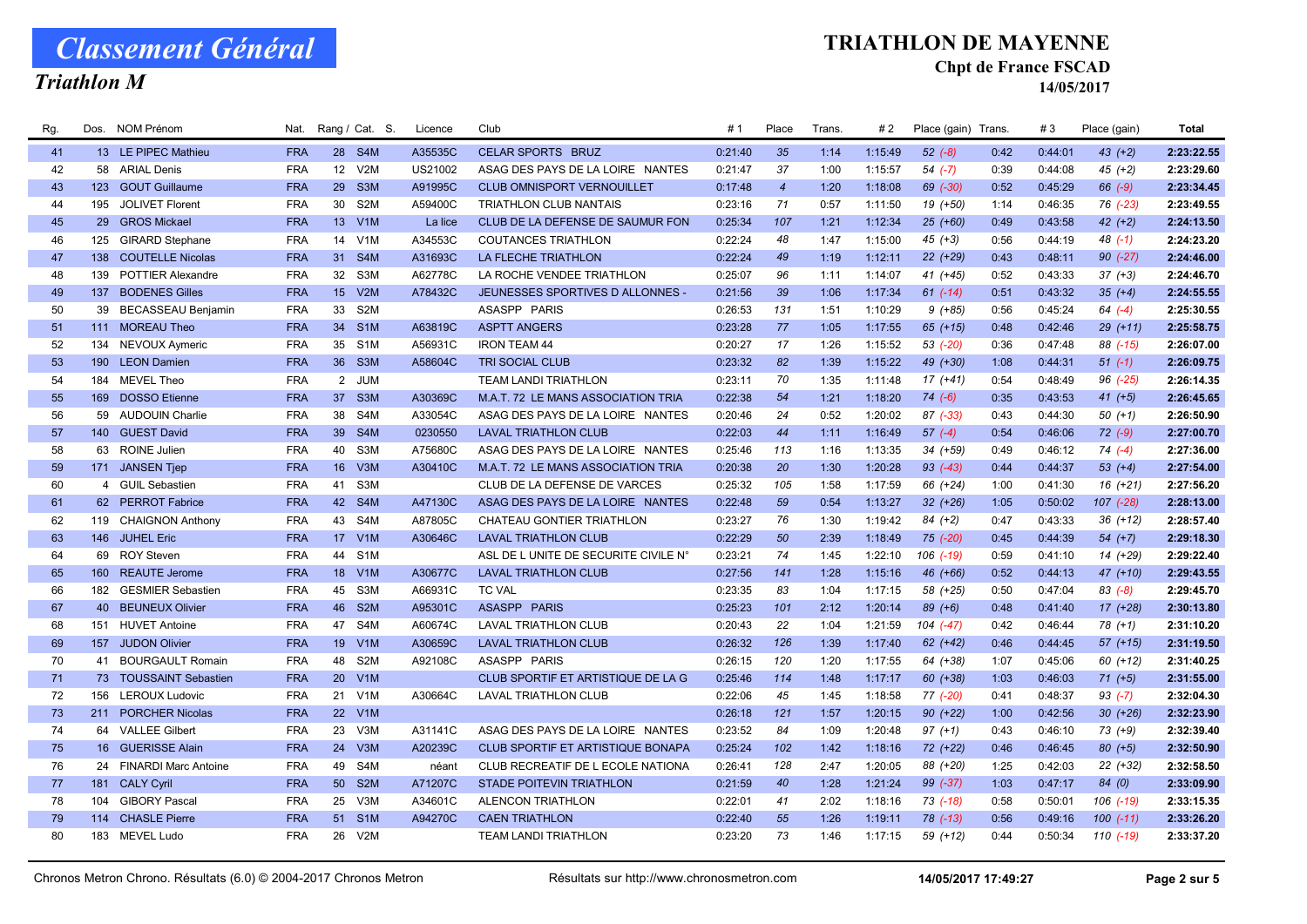Triathlon M

### TRIATHLON DE MAYENNE

#### Chpt de France FSCAD

| Rg. | Dos. | <b>NOM Prénom</b>            | Nat.       |                 | Rang / Cat. S.   | Licence        | Club                                 | #1      | Place | Trans. | #2      | Place (gain) Trans. |      | #3      | Place (gain)  | <b>Total</b> |
|-----|------|------------------------------|------------|-----------------|------------------|----------------|--------------------------------------|---------|-------|--------|---------|---------------------|------|---------|---------------|--------------|
| 81  |      | 122 HENRY Maxime             | <b>FRA</b> |                 | 52 S3M           | A49727         | CHATEAU GONTIER TRIATHLON            | 0:25:53 | 116   | 2:15   | 1:20:38 | $95 (+14)$          | 1:40 | 0:43:38 | $39 (+21)$    | 2:34:02.45   |
| 82  |      | 128 MERCIER Gregory          | <b>FRA</b> |                 | 53 S4M           | A64478C        | <b>ENDURANCE 72 TRIATHLON</b>        | 0:27:26 | 138   | 1:14   | 1:18:06 | 68 (+47)            | 1:02 | 0:46:44 | $77(+9)$      | 2:34:29.95   |
| 83  | 199  | <b>GUTERMANN Brice</b>       | <b>FRA</b> | 27              | V2M              | A74428C        | <b>TRIATHLON SPORT COUERONNAIS</b>   | 0:26:00 | 117   | 1:23   | 1:19:22 | $81 (+27)$          | 0:40 | 0:47:20 | $85 (+7)$     | 2:34:42.70   |
| 84  | 201  | <b>FREARD Michel</b>         | <b>FRA</b> | 28              | V <sub>1</sub> M | A31926C        | TRI VELOCE SAINT SEBASTIEN           | 0:26:07 | 118   | 2:03   | 1:16:23 | 56 (+45)            | 1:21 | 0:49:01 | $97$ (-11)    | 2:34:51.00   |
| 85  | 71   | <b>DUPIRE Laurent</b>        | <b>FRA</b> | 29              | V1M              |                | CLUB SPORTIF ET ARTISTIQUE DE LA G   | 0:26:31 | 125   | 2:14   | 1:19:49 | 85 (+25)            | 0:39 | 0:45:54 | $70(+15)$     | 2:35:05.30   |
| 86  |      | 147 DUMOULIN Damien          | <b>FRA</b> | 54              | S3M              | A30652C        | <b>LAVAL TRIATHLON CLUB</b>          | 0:19:37 | 10    | 1:14   | 1:26:47 | $129$ $(-84)$       | 0:40 | 0:46:55 | $81 (+8)$     | 2:35:10.70   |
| 87  |      | 176 DUCHEMIN Sylvain         | <b>FRA</b> | 30 <sup>°</sup> | V3M              | 0050615        | <b>RENNES TRIATHLON</b>              | 0:21:02 | 29    | 2:06   | 1:19:38 | $82$ $(-35)$        | 1:17 | 0:51:10 | 116 (-23)     | 2:35:11.75   |
| 88  |      | 55 MICHEL Herve              | <b>FRA</b> | 55              | S4M              |                | CSA DU 2EME R I MA LE MANS           | 0:23:32 | 81    | 2:06   | 1:23:10 | $110(-22)$          | 1:31 | 0:44:56 | 58 (+15)      | 2:35:12.95   |
| 89  |      | 68 ROLLAND Arnaud            | <b>FRA</b> |                 | 31 V1M           | A97037C        | ASL DE L UNITE DE SECURITE CIVILE N° | 0:24:38 | 92    | 1:35   | 1:23:57 | $113(-21)$          | 1:00 | 0:44:33 | $52 (+24)$    | 2:35:41.10   |
| 90  |      | 173 LIENART Jeff             | <b>FRA</b> | 32 <sup>2</sup> | V2M              | A70718C        | M.A.T. 72 LE MANS ASSOCIATION TRIA   | 0:24:32 | 91    | 1:35   | 1:20:19 | $91 (+4)$           | 0:44 | 0:48:40 | $94 (-3)$     | 2:35:47.85   |
| 91  |      | 60 ESNAULT Michel            | <b>FRA</b> | 33              | V3M              | <b>US21002</b> | ASAG DES PAYS DE LA LOIRE NANTES     | 0:23:54 | 85    | 1:25   | 1:24:40 | $121 (-27)$         | 1:03 | 0:44:56 | $59(+21)$     | 2:35:55.20   |
| 92  |      | 53 SIRE Florian              | <b>FRA</b> | 56              | S <sub>2</sub> M | A86069C        | ASASPP PARIS                         | 0:23:25 | 75    | 1:43   | 1:21:33 | $102$ $(-14)$       | 0:53 | 0:48:48 | $95(-3)$      | 2:36:20.15   |
| 93  | 14   | <b>POIX Romain</b>           | <b>FRA</b> | 57              | S4M              | A35369C        | <b>CELAR SPORTS BRUZ</b>             | 0:26:52 | 130   | 1:20   | 1:18:01 | $67 (+44)$          | 0:56 | 0:49:56 | $104$ $(-7)$  | 2:37:03.35   |
| 94  | 141  | <b>LEMAITRE Clarisse</b>     | <b>FRA</b> |                 | 2 S4F F          | A30709         | <b>LAVAL TRIATHLON CLUB</b>          | 0:24:10 | 89    | 1:38   | 1:22:35 | $108$ $(-7)$        | 0:58 | 0:47:50 | $89 (+2)$     | 2:37:08.40   |
| 95  |      | 197 DUCHEMIN Cyril           | <b>FRA</b> |                 | 34 V1M           | A92819C        | TRIATHLON FLERS LA FERTE MACE        | 0:24:08 | 87    | 3:14   | 1:21:37 | $103$ $(-18)$       | 0:39 | 0:47:42 | 86 (+10)      | 2:37:17.20   |
| 96  |      | 158 JOUAULT Stephane         | <b>FRA</b> | 35              | V2M              | 0230550        | <b>LAVAL TRIATHLON CLUB</b>          | 0:25:27 | 103   | 1:53   | 1:17:42 | 63 (+25)            | 0:56 | 0:52:11 | $123( -18)$   | 2:38:06.30   |
| 97  |      | 142 DURAND Sylvain           | <b>FRA</b> |                 | 36 V3M           | A30656C        | <b>LAVAL TRIATHLON CLUB</b>          | 0:29:43 | 152   | 1:39   | 1:20:26 | $92 (+34)$          | 1:33 | 0:45:48 | 68 (+21)      | 2:39:05.85   |
| 98  |      | 15 MEILHAN TREUJOU Adelaide  | <b>FRA</b> | 3               | S3F F            | A98518C        | CLUB DEFENSE 8EME RPIMA CASTRES      | 0:23:04 | 68    | 1:01   | 1:22:43 | 109 (-24)           | 0:44 | 0:51:41 | $118(-6)$     | 2:39:10.55   |
| 99  |      | 175 LUSSON Pascal            | <b>FRA</b> |                 | 37 V1M           | A48046C        | PAYS D ANCENIS CLUB TRIATHLON 44     | 0:25:05 | 95    | 1:43   | 1:19:15 | 79 (+10)            | 0:57 | 0:52:20 | $124$ $(-14)$ | 2:39:17.00   |
| 100 |      | 12 LE NEILLON Vincent        | <b>FRA</b> |                 | 38 V1M           | A35560C        | <b>CELAR SPORTS BRUZ</b>             | 0:27:18 | 135   | 3:14   | 1:20:00 | 86 (+21)            | 1:00 | 0:48:12 | $91 (+14)$    | 2:39:42.95   |
| 101 |      | 133 MASSON Benoit            | <b>FRA</b> | 58              | S <sub>4</sub> M | A47914C        | TRIATHLON FLERS LA FERTE MACE        | 0:26:25 | 122   | 2:01   | 1:20:31 | 94 (+18)            | 1:39 | 0:49:15 | $99 (+3)$     | 2:39:49.10   |
| 102 |      | 177 GARCIA Pascal            | <b>FRA</b> | 39              | V3M              | A13975C        | RILLIEUX TRIATHLON                   | 0:22:44 | 57    | 2:19   | 1:24:34 | $117(-52)$          | 0:55 | 0:49:24 | $101 (+7)$    | 2:39:52.95   |
| 103 |      | 149 DUVAL Jean Philippe      | <b>FRA</b> | 40              | V2M              | A30654C        | <b>LAVAL TRIATHLON CLUB</b>          | 0:20:04 | 12    | 1:03   | 1:19:42 | $83$ $(-43)$        | 0:53 | 0:58:37 | 151 (-48)     | 2:40:16.80   |
| 104 | 143  | <b>CEDRIC Cosnard</b>        | <b>FRA</b> | 59              | S4M              | A52153C        | <b>LAVAL TRIATHLON CLUB</b>          | 0:22:31 | 51    | 1:01   | 1:20:43 | $96$ $(-21)$        | 0:43 | 0:55:22 | 137 (-32)     | 2:40:17.00   |
| 105 |      | 110 DE PONTCHARRA Renaud     | <b>FRA</b> |                 | 60 S4M           | A66326C        | <b>ASCR TRIATHLON</b>                | 0:22:51 | 62    | 1:30   | 1:25:20 | 123 (-48)           | 0:55 | 0:49:45 | $102 (+5)$    | 2:40:17.60   |
| 106 |      | 130 BESSONART Christophe     | <b>FRA</b> | 41              | V1M              | A65506C        | ENDURANCE 72 TRIATHLON               | 0:27:31 | 139   | 2:13   | 1:22:05 | $105 (+20)$         | 0:53 | 0:47:44 | $87 (+13)$    | 2:40:23.85   |
| 107 |      | 162 GRASSET Guillaume        | <b>FRA</b> | 61              | S <sub>2</sub> M | A96699C        | <b>LAVAL TRIATHLON CLUB</b>          | 0:33:10 | 166   | 2:12   | 1:13:38 | $35 (+60)$          | 1:08 | 0:50:26 | $108$ $(-1)$  | 2:40:31.45   |
| 108 | 161  | <b>CHAUVEAU Thierry</b>      | <b>FRA</b> | 42              | V2M              | A74514         | <b>LAVAL TRIATHLON CLUB</b>          | 0:22:54 | 63    | 2:10   | 1:18:11 | $70( -4)$           | 0:58 | 0:57:01 | $143( -41)$   | 2:41:12.20   |
| 109 |      | 209 SALMON Quentin           | <b>FRA</b> |                 | 62 S2M           |                |                                      | 0:20:56 | 28    | 1:39   | 1:21:33 | $101$ $(-43)$       | 1:16 | 0:56:02 | 141 (-38)     | 2:41:24.05   |
| 110 |      | 49 PACOU Samuel              | <b>FRA</b> | 63              | S2M              | B00414C        | ASASPP PARIS                         | 0:20:55 | 27    | 1:09   | 1:24:33 | $116(-61)$          | 0:56 | 0:54:15 | 134 (-22)     | 2:41:46.45   |
| 111 |      | 42 CHATRY Mickael            | <b>FRA</b> | 64              | S <sub>3</sub> M |                | ASASPP PARIS                         | 0:25:13 | 98    | 3:47   | 1:27:12 | $134 (-33)$         | 1:11 | 0:45:20 | $63 (+20)$    | 2:42:40.45   |
| 112 |      | 207 MEUNIER Francois         | <b>FRA</b> | 43              | V2M              | A85961C        |                                      | 0:23:54 | 86    | 1:52   | 1:23:56 | $112$ $(-25)$       | 1:15 | 0:51:55 | $121 (-1)$    | 2:42:50.60   |
| 113 |      | 51 REVEL Alexandre           | <b>FRA</b> |                 | 65 S1M           |                | ASASPP PARIS                         | 0:27:16 | 134   | 3:13   | 1:26:55 | $130(-2)$           | 1:04 | 0:44:27 | 49 (+23)      | 2:42:52.85   |
| 114 | 108  | <b>BOULIER Alain</b>         | <b>FRA</b> | 44              | V3M              | A36272C        | <b>ASCR TRIATHLON</b>                | 0:26:36 | 127   | 1:47   | 1:25:43 | $126 (+2)$          | 1:24 | 0:48:33 | $92 (+11)$    | 2:43:59.30   |
| 115 |      | 212 ROCHER Bastien           | <b>FRA</b> |                 | 66 S2M           |                |                                      | 0:25:37 | 108   | 1:51   | 1:24:35 | $118$ $(-12)$       | 1:03 | 0:51:00 | $114 (+5)$    | 2:44:02.60   |
| 116 |      | 46 GUENANTEN David           | <b>FRA</b> |                 | 45 V2M           | A78596C        | ASASPP PARIS                         | 0:28:09 | 143   | 1:47   | 1:18:50 | 76 (+42)            | 1:19 | 0:54:05 | $132$ $(-15)$ | 2:44:07.30   |
| 117 |      | 61 MONTI Eric                | <b>FRA</b> | 46              | V3M              | A27070C        | ASAG DES PAYS DE LA LOIRE NANTES     | 0:32:21 | 164   | 1:49   | 1:22:31 | $107 (+31)$         | 1:07 | 0:46:45 | 79 (+16)      | 2:44:30.00   |
| 118 | 107  | <b>DELEPINE Herve</b>        | <b>FRA</b> | 47              | V5M              | A36273C        | <b>ASCR TRIATHLON</b>                | 0:25:43 | 111   | 1:25   | 1:24:37 | $120(-6)$           | 1:11 | 0:51:45 | $119(-1)$     | 2:44:39.80   |
| 119 | 127  | <b>GODOU Jean Christophe</b> | <b>FRA</b> | 48              | V2M              | A28960C        | DYNAMIC SPORTING CLUB                | 0:26:12 | 119   | 2:36   | 1:25:13 | $122 (-5)$          | 1:40 | 0:49:08 | $98 (+5)$     | 2:44:46.45   |
| 120 |      | 23 DEMERCASTEL Denis         | <b>FRA</b> | 49              | V3M              | A94720C        | CLUB RECREATIF DE L ECOLE NATIONA    | 0:25:03 | 94    | 1:29   | 1:27:38 | 137 (-32)           | 1:00 | 0:49:58 | $105 (+6)$    | 2:45:05.40   |
|     |      |                              |            |                 |                  |                |                                      |         |       |        |         |                     |      |         |               |              |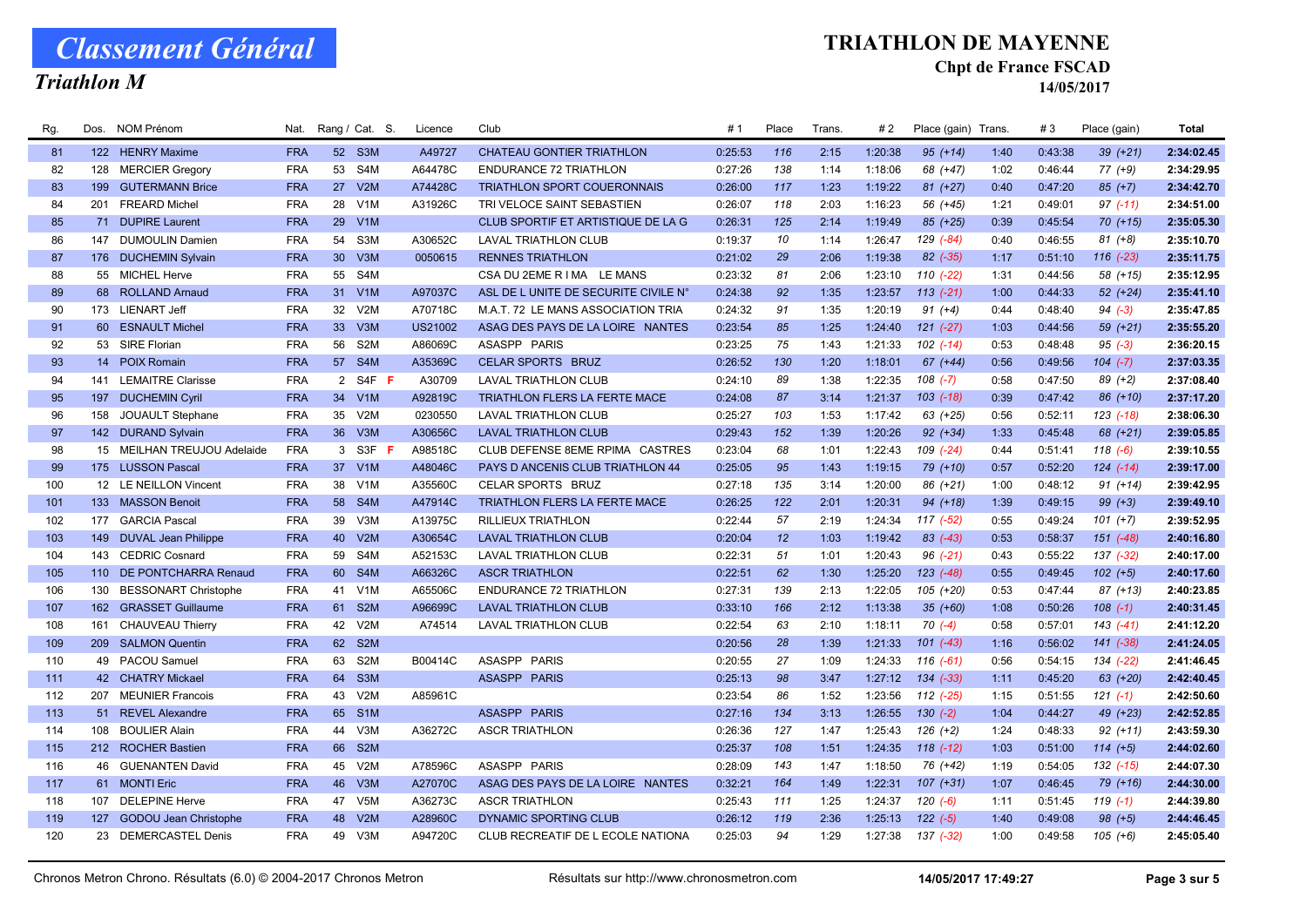Triathlon M

### TRIATHLON DE MAYENNE

#### Chpt de France FSCAD

| Rg. | Dos. | <b>NOM Prénom</b>         | Nat.       |                | Rang / Cat. S.   | Licence | Club                                     | #1      | Place | Trans. | #2      | Place (gain)  | Trans. | #3      | Place (gain)  | <b>Total</b> |
|-----|------|---------------------------|------------|----------------|------------------|---------|------------------------------------------|---------|-------|--------|---------|---------------|--------|---------|---------------|--------------|
| 121 |      | 9 TARDY Cedryc            | <b>FRA</b> |                | 50 V1M           | A15959C | CLUB DE LA DEFENSE DE VARCES             | 0:20:32 | 18    | 1:26   | 1:23:17 | $111 (-61)$   | 0:44   | 0:59:32 | $153$ $(-42)$ | 2:45:28.85   |
| 122 |      | 66 CHEVALIER Alexis       | <b>FRA</b> | 67             | S <sub>1</sub> M |         | ASL DE L UNITE DE SECURITE CIVILE N°     | 0:24:10 | 88    | 3:05   | 1:26:56 | 131 (-39)     | 1:23   | 0:50:36 | $111 (+5)$    | 2:46:08.15   |
| 123 |      | 18 PAGES Philippe         | <b>FRA</b> | 51             | V2M              |         | <b>CLUB SPORTIF ET ARTISTIQUE BONAPA</b> | 0:29:41 | 151   | 2:40   | 1:21:07 | $98 (+28)$    | 1:23   | 0:52:23 | 125(0)        | 2:47:11.65   |
| 124 | 148  | <b>CHOLLET Francois</b>   | <b>FRA</b> | 68             | -M-              | a73642C | <b>LAVAL TRIATHLON CLUB</b>              | 0:25:37 | 109   | 1:32   | 1:25:34 | 125 (-12)     | 1:01   | 0:54:17 | $135(-3)$     | 2:47:59.35   |
| 125 |      | 112 DUBOS Nicolas         | <b>FRA</b> | 52             | V2M              | A30245C | <b>ASPTT ANGERS</b>                      | 0:25:33 | 106   | 1:35   | 1:24:36 | $119( -10)$   | 1:18   | 0:55:08 | $136 (-9)$    | 2:48:07.80   |
| 126 |      | 124 LESIOUR Emilien       | <b>FRA</b> | 69             | $-M -$           | A74138C | <b>COURBEVOIE TRIATHLON</b>              | 0:25:18 | 99    | 3:07   | 1:28:28 | 140 (-35)     | 1:35   | 0:51:06 | $115 (+8)$    | 2:49:32.30   |
| 127 |      | 106 GAUME Charly          | <b>FRA</b> |                | 70 S2M           | A49772C | <b>ASSP TRI53</b>                        | 0:27:20 | 136   | 1:35   | 1:24:21 | $115 (+14)$   | 0:51   | 0:55:31 | $138 (-5)$    | 2:49:34.90   |
| 128 |      | 5 LAFFONT Thomas          | <b>FRA</b> | 71             | S4M              |         | CLUB DE LA DEFENSE DE VARCES             | 0:22:57 | 65    | 1:59   | 1:26:42 | 128 (-50)     | 1:05   | 0:57:08 | 144 (-13)     | 2:49:48.65   |
| 129 |      | 145 ROUSSEAU Tom          | <b>FRA</b> |                | 3 JUM            | A91272C | <b>LAVAL TRIATHLON CLUB</b>              | 0:28:30 | 145   | 2:28   | 1:32:48 | $150(-5)$     | 0:59   | 0:45:27 | $65 (+21)$    | 2:50:09.95   |
| 130 | 196  | <b>CRISAN Joffrey</b>     | <b>FRA</b> |                | 53 V1M           | A32952C | TRIATHLON COTE D EMERAUDE                | 0:25:48 | 115   | 2:09   | 1:27:59 | $138$ $(-14)$ | 1:08   | 0:53:15 | $130(-1)$     | 2:50:17.15   |
| 131 |      | 185 MEVEL Adrien          | <b>FRA</b> |                | 72 S1M           |         | <b>TEAM LANDI TRIATHLON</b>              | 0:21:26 | 31    | 1:30   | 1:25:28 | $124$ $(-66)$ | 0:53   | 1:01:02 | $157$ $(-34)$ | 2:50:17.15   |
| 132 | 37   | <b>SAGE Arnaud</b>        | <b>FRA</b> | 54             | V1M              |         | CSA ROYAL ARTILLERIE BELFORT             | 0:25:11 | 97    | 2:27   | 1:21:25 | $100(-10)$    | 1:08   | 1:00:33 | 156 (-25)     | 2:50:41.90   |
| 133 |      | 153 TANGUY Stephane       | <b>FRA</b> | 55             | V2M              | a30630c | <b>LAVAL TRIATHLON CLUB</b>              | 0:27:22 | 137   | 2:36   | 1:29:09 | $141 (-4)$    | 0:49   | 0:51:38 | $117 (+8)$    | 2:51:31.35   |
| 134 | 35   | <b>PETRISOT Benoit</b>    | <b>FRA</b> | 73             | S <sub>2</sub> M |         | CLUB SPORTIF ET ARTISTIQUE D ACIER       | 0:25:44 | 112   | 2:16   | 1:28:13 | 139 (-20)     | 1:18   | 0:54:09 | $133(-2)$     | 2:51:38.00   |
| 135 |      | 102 ROCHE Christophe      | <b>FRA</b> |                | 56 V1M           | A94598  | <b>ALENCON TRIATHLON</b>                 | 0:29:17 | 150   | 2:33   | 1:25:47 | $127 (+13)$   | 1:07   | 0:53:21 | $131 (+2)$    | 2:52:02.90   |
| 136 | 166  | <b>LHUISSIER Frederic</b> | <b>FRA</b> | 74             | S3M              | b02833l | <b>MASTRIA 53</b>                        | 0:36:27 | 169   | 2:26   | 1:15:24 | $50(+41)$     | 1:09   | 0:56:51 | $142$ $(-8)$  | 2:52:15.20   |
| 137 |      | 154 MORIN Jacques         | <b>FRA</b> | 57             | V3M              | A30649C | <b>LAVAL TRIATHLON CLUB</b>              | 0:28:03 | 142   | 1:05   | 1:19:20 | $80 (+44)$    | 1:04   | 1:02:53 | 160 (-39)     | 2:52:22.10   |
| 138 | 132  | <b>MAILLARD Philippe</b>  | <b>FRA</b> | 58             | V4M              | A72935C | TRIATHLON FLERS LA FERTE MACE            | 0:26:26 | 123   | 2:27   | 1:27:09 | $133(-7)$     | 0:54   | 0:55:38 | $140(-8)$     | 2:52:32.40   |
| 139 | 191  | <b>CHAUDOT Frederic</b>   | <b>FRA</b> | 59             | V1M              | A43765C | TRIATHLON ATLANTIQUE CARQUEFOU           | 0:24:52 | 93    | 2:48   | 1:31:22 | 146 (-47)     | 1:00   | 0:53:08 | $129 (+1)$    | 2:53:07.60   |
| 140 | 33   | JEUSSEAUME Sebastien      | <b>FRA</b> | 60             | V1M              |         | CLUB SPORTIF ET ARTISTIQUE D ACIER       | 0:26:42 | 129   | 2:57   | 1:32:03 | $147$ (-16)   | 1:14   | 0:50:29 | $109 (+5)$    | 2:53:23.55   |
| 141 |      | 50 PRAUD Arnaud           | <b>FRA</b> |                | 61 V1M           |         | <b>ASASPP PARIS</b>                      | 0:28:45 | 148   | 3:27   | 1:30:02 | $144(-1)$     | 1:16   | 0:50:56 | $112 (+8)$    | 2:54:24.95   |
| 142 | 103  | <b>BERTHOME Pascal</b>    | <b>FRA</b> | 62             | V2M              | A66796C | <b>ALENCON TRIATHLON</b>                 | 0:31:32 | 161   | 3:29   | 1:27:14 | $135 (+13)$   | 1:27   | 0:51:47 | $120 (+6)$    | 2:55:25.65   |
| 143 |      | 208 VERRON Mickael        | <b>FRA</b> | 63             | V2M              |         |                                          | 0:25:32 | 104   | 1:53   | 1:31:05 | $145$ $(-34)$ | 1:17   | 0:57:08 | $145$ $(-5)$  | 2:56:51.40   |
| 144 | 188  | <b>CHOLET David</b>       | <b>FRA</b> | 64             | V1M              | A91640C | TRI CLUB CLISSONNAIS                     | 0:28:44 | 147   | 2:36   | 1:35:40 | $154 (-8)$    | 1:22   | 0:49:53 | $103 (+11)$   | 2:58:12.10   |
| 145 |      | 67 LEBORGNE Timothee      | <b>FRA</b> |                | 75 S2M           |         | ASL DE L UNITE DE SECURITE CIVILE N°     | 0:30:04 | 154   | 2:30   | 1:32:23 | $149 (+2)$    | 1:23   | 0:52:07 | $122 (+7)$    | 2:58:25.20   |
| 146 |      | 72 RUFF Julia             | <b>FRA</b> | $\overline{4}$ | S3F F            |         | CLUB SPORTIF ET ARTISTIQUE DE LA G       | 0:35:25 | 168   | 2:13   | 1:27:28 | $136 (+15)$   | 0:56   | 0:52:26 | $126 (+7)$    | 2:58:26.40   |
| 147 |      | 206 CARPENTIER Jean Luc   | <b>FRA</b> |                | 76 S3M           |         |                                          | 0:27:02 | 132   | 2:17   | 1:29:55 | $143$ $(-10)$ | 1:20   | 0:58:03 | $147$ $(-5)$  | 2:58:35.55   |
| 148 | 129  | <b>BARRIER Marie</b>      | <b>FRA</b> | 5              | S3F<br>-F.       | A80066C | <b>ENDURANCE 72 TRIATHLON</b>            | 0:27:10 | 133   | 2:24   | 1:35:18 | 153 (-18)     | 1:23   | 0:52:44 | $127 (+3)$    | 2:58:57.15   |
| 149 | 26   | <b>BERTRAND Gregory</b>   | <b>FRA</b> | 77             | S4M              | La lice | CLUB DE LA DEFENSE DE SAUMUR FON         | 0:26:29 | 124   | 3:54   | 1:29:27 | 142 (-19)     | 1:30   | 0:57:55 | $146(-6)$     | 2:59:12.30   |
| 150 | 179  | <b>HAUTTEMENT Jerome</b>  | <b>FRA</b> |                | 65 V1M           | A56174  | <b>SAUMUR TEAM TRIATHLON</b>             | 0:31:18 | 160   | 2:30   | 1:26:59 | $132 (+16)$   | 1:10   | 0:58:30 | $150(-6)$     | 3:00:24.35   |
| 151 |      | 192 CHAUDOT Sandrine      | <b>FRA</b> |                | 1 V1F $F$        | A58375C | <b>TRIATHLON ATLANTIQUE CARQUEFOU</b>    | 0:28:24 | 144   | 2:01   | 1:36:39 | $158$ $(-12)$ | 1:02   | 0:53:07 | $128 (+5)$    | 3:01:11.05   |
| 152 |      | 17 GUERISSE Patricia      | <b>FRA</b> |                | 2 V3F F          | A20243C | CLUB SPORTIF ET ARTISTIQUE BONAPA        | 0:24:10 | 90    | 1:41   | 1:36:02 | 157 (-56)     | 1:07   | 0:59:46 | $154 (-6)$    | 3:02:44.75   |
| 153 |      | 19 ZANOTTI Michel         | <b>FRA</b> |                | 66 V6M           | A21114C | CLUB SPORTIF ET ARTISTIQUE BONAPA        | 0:30:57 | 157   | 2:12   | 1:24:04 | $114 (+22)$   | 0:55   | 1:06:24 | 166 (-18)     | 3:04:29.90   |
| 154 |      | 25 FONTAINE Laurent       | <b>FRA</b> | 67             | V3M              | A26028C | CLUB RECREATIF DE L ECOLE NATIONA        | 0:31:18 | 159   | 1:43   | 1:32:14 | $148 (+5)$    | 1:31   | 0:59:55 | 155 (0)       | 3:06:37.80   |
| 155 |      | 43 COLIN Arnaud           | <b>FRA</b> |                | 78 S3M           |         | ASASPP PARIS                             | 0:35:11 | 167   | 2:09   | 1:37:52 | $161 (+3)$    | 1:00   | 0:50:57 | $113 (+9)$    | 3:07:05.80   |
| 156 |      | 36 KERBOAS Yann           | <b>FRA</b> | 68             | V1M              |         | CSA ROYAL ARTILLERIE BELFORT             | 0:23:32 | 80    | 1:58   | 1:36:42 | 159 (-67)     | 1:05   | 1:04:25 | $162$ (-9)    | 3:07:40.15   |
| 157 | 164  | <b>KUNZI Pierre</b>       | <b>FRA</b> | 69             | V4M              |         | <b>LCBO</b>                              | 0:30:49 | 156   | 4:05   | 1:35:41 | $155(-4)$     | 2:28   | 0:58:09 | $149 (+3)$    | 3:11:10.40   |
| 158 |      | 178 BAILLY Anthony        | <b>FRA</b> | 70             | V1M              |         | <b>RIVA COURIR</b>                       | 0:29:02 | 149   | 5:51   | 1:35:49 | 156 (-12)     | 2:24   | 0:58:07 | $148 (+3)$    | 3:11:10.55   |
| 159 | 56   | <b>CONSTANS Anceline</b>  | <b>FRA</b> |                | 6 S1F F          |         | CSA DE LA BASE ALAT DE PAU               | 0:27:47 | 140   | 1:38   | 1:41:29 | 164 (-22)     | 1:02   | 1:02:21 | $158 (+3)$    | 3:14:14.15   |
| 160 | 34   | JEUSSEAUME Vanessa        | <b>FRA</b> |                | 3 V1F F          |         | CLUB SPORTIF ET ARTISTIQUE D ACIER       | 0:28:34 | 146   | 1:43   | 1:48:30 | 166 (-21)     | 0:43   | 0:55:36 | $139 (+7)$    | 3:15:03.25   |
|     |      |                           |            |                |                  |         |                                          |         |       |        |         |               |        |         |               |              |